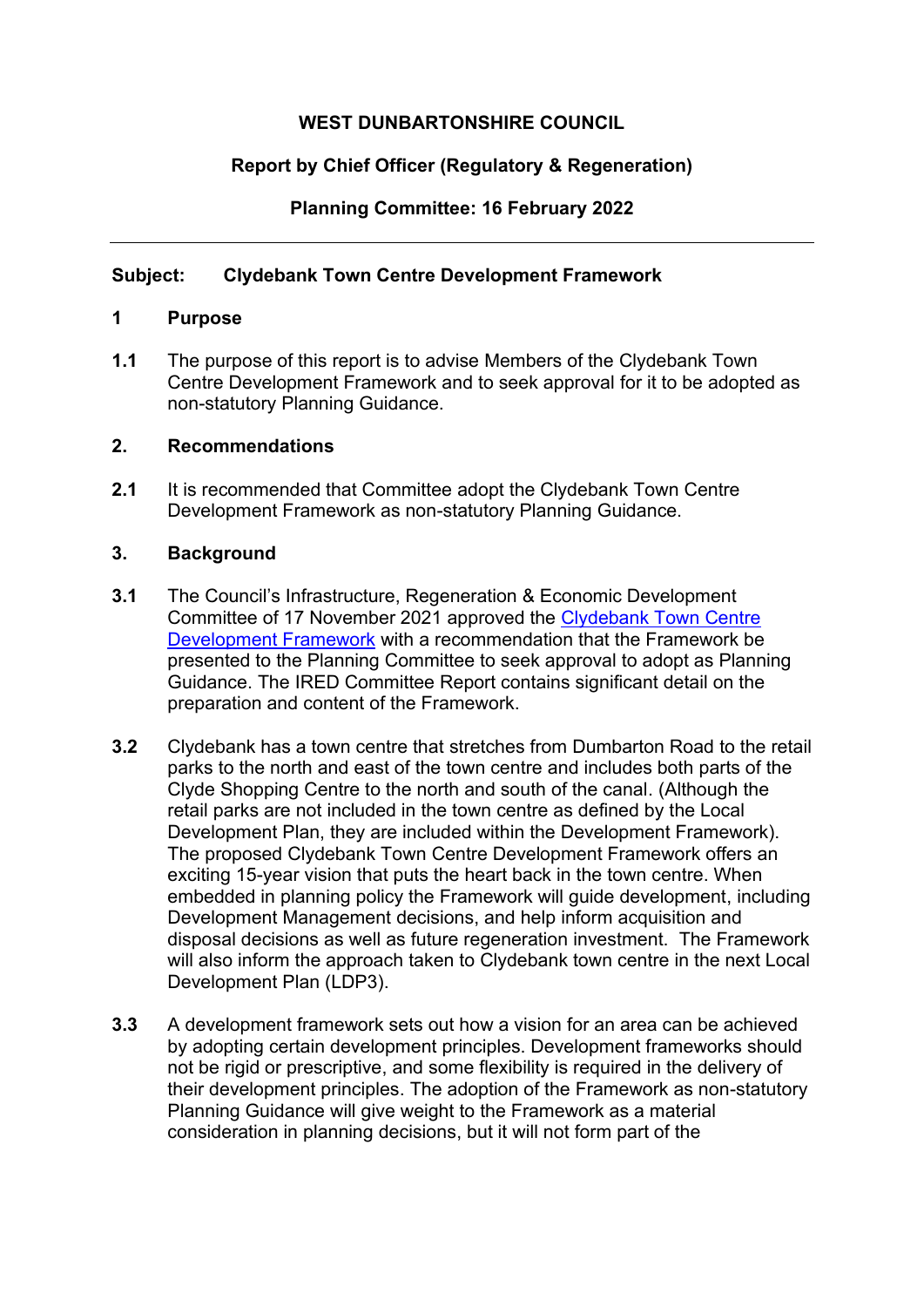development plan, which suits the flexibility required in the delivery of the Framework.

# **4. Main Issues**

- **4.1** An executive summary of the Clydebank Town Centre Development Framework is attached as Appendix 1, with full document available on [CMIS.](https://wdccmis.west-dunbarton.gov.uk/CMIS5/Document.ashx?czJKcaeAi5tUFL1DTL2UE4zNRBcoShgo=NIer1II1iDp%2fY6JAyc%2fHrwZ8JovW9YBbicSCyxpLKOO5DUNiHzEJ0g%3d%3d&rUzwRPf%2bZ3zd4E7Ikn8Lyw%3d%3d=pwRE6AGJFLDNlh225F5QMaQWCtPHwdhUfCZ%2fLUQzgA2uL5jNRG4jdQ%3d%3d&mCTIbCubSFfXsDGW9IXnlg%3d%3d=hFflUdN3100%3d&kCx1AnS9%2fpWZQ40DXFvdEw%3d%3d=hFflUdN3100%3d&uJovDxwdjMPoYv%2bAJvYtyA%3d%3d=ctNJFf55vVA%3d&FgPlIEJYlotS%2bYGoBi5olA%3d%3d=NHdURQburHA%3d&d9Qjj0ag1Pd993jsyOJqFvmyB7X0CSQK=ctNJFf55vVA%3d&WGewmoAfeNR9xqBux0r1Q8Za60lavYmz=ctNJFf55vVA%3d&WGewmoAfeNQ16B2MHuCpMRKZMwaG1PaO=ctNJFf55vVA%3d)
- **4.2** The Framework focusses in on the area of the town centre between the Canal and the railway station, taking in Sylvania Way and the former Playdrome site. This is identified as the Phase 1 priority area for change and a catalyst for future improvements. The key components of Phase 1 includes:
	- A primarily residential-led redevelopment of the Playdrome site to provide good quality urban development that includes family accommodation and mixed uses appropriate to the market demands;
	- A new transportation hub incorporating Clydebank Central train station, the bus station, and infrastructure for active travel to encourage walking and cycling;
	- The redevelopment of Sylvania Way to create mixed use residential, community, retail and businesses uses;
	- A new park to provide much needed greenspace, recreation, and to assist with north-south active travel linkages;
	- Enhancing the setting and use of the Co-op building, one of the few remaining historical assets within the town centre, and making it the central point of a new public square and marketplace;
	- Animating the Canal in a variety of ways including the proposed Activities Centre, and providing passive surveillance from new housing overlooking the Canal;
	- New and improved indoor and outdoor spaces for community activities
	- A number of exciting public realm improvements; and
	- If the opportunity and funding arises, the potential of a new primary school within the wider town centre to meet demand from new residents at Queens Quay and the town centre housing sites.
	- **4.3** The Framework also provides recommendations for the parts of the town centre outside this core study area, which would be subject to longer-term change, together with an associated phasing plan. As town centre retail is likely to decline further, these later phases include introducing new layouts to the covered mall north of the Canal that will be led by prevailing market needs, and longer-term redevelopment of the edges of the town centre, including the retail parks, to introduce more housing and result in more mixeduse areas.
	- **4.4** The Framework reflects and contributes to the delivery of national policy priorities including 20-minute neighbourhoods (a neighbourhood within which people can meet the majority of their daily needs within a reasonable walk, wheel or cycle of their home), carbon reduction, placemaking and community empowerment.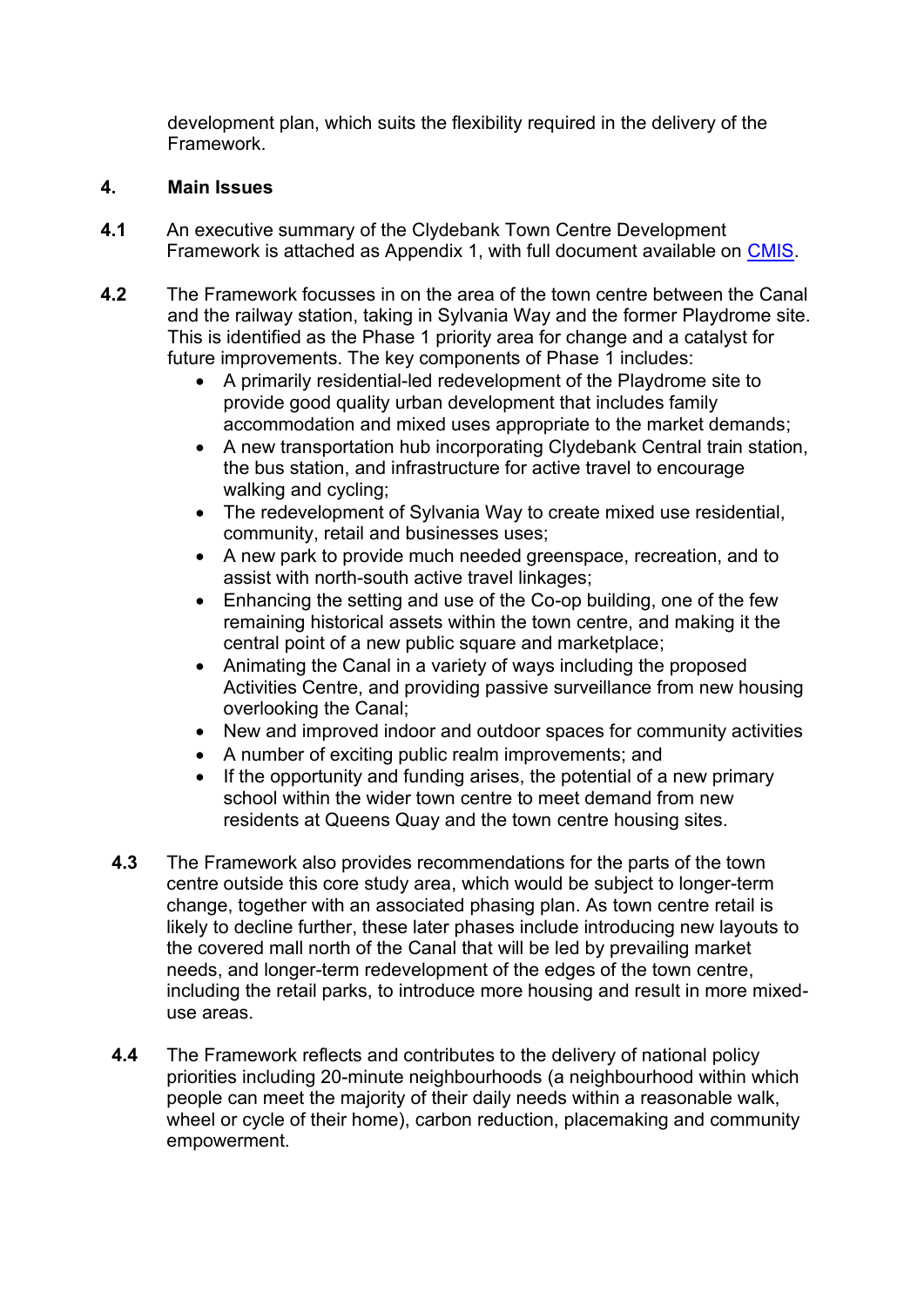- **4.5** The Framework can be embedded within the next Local Development Plan (LDP3). In the meantime, its approval as non-statutory Planning Guidance means it would be used to guide decision-making for development proposals within the Framework area, giving the Council the basis to direct development to be in line with the approved Framework.
- **4.6** With regard to next steps it is considered that work on the transportation hub, integrating more greenspace into the town centre and improving connections to surrounding areas e.g. Queens' Quay should be priorities, with the latter point linking to the Council's 20-minute neighbourhood ambitions. Consideration will also be given to how the Framework can be integrated into the next Local Development Plan (LDP3).

## **5. People Implications**

**5.1** None

### **6. Financial & Procurement Implications**

**6.1** There are no financial or procurement implications associated with adopting the Framework as Planning Guidance.

### **7. Risk Analysis**

**7.1** Failure to approve the Framework as Planning Guidance could result in planning permission being issued for proposals that would damage the realisation of the Framework.

#### **8. Equalities Impact Assessment**

**8.1** An assessment has been carried out and formed part of the [November 2021](https://wdccmis.west-dunbarton.gov.uk/CMIS5/Document.ashx?czJKcaeAi5tUFL1DTL2UE4zNRBcoShgo=VY%2fnlOLtOjJVZLhnRwyIUi7kfiOt96mOJ%2fGXvMJfZOEZB7vfL%2fcb1w%3d%3d&rUzwRPf%2bZ3zd4E7Ikn8Lyw%3d%3d=pwRE6AGJFLDNlh225F5QMaQWCtPHwdhUfCZ%2fLUQzgA2uL5jNRG4jdQ%3d%3d&mCTIbCubSFfXsDGW9IXnlg%3d%3d=hFflUdN3100%3d&kCx1AnS9%2fpWZQ40DXFvdEw%3d%3d=hFflUdN3100%3d&uJovDxwdjMPoYv%2bAJvYtyA%3d%3d=ctNJFf55vVA%3d&FgPlIEJYlotS%2bYGoBi5olA%3d%3d=NHdURQburHA%3d&d9Qjj0ag1Pd993jsyOJqFvmyB7X0CSQK=ctNJFf55vVA%3d&WGewmoAfeNR9xqBux0r1Q8Za60lavYmz=ctNJFf55vVA%3d&WGewmoAfeNQ16B2MHuCpMRKZMwaG1PaO=ctNJFf55vVA%3d)  [IRED Committee Report.](https://wdccmis.west-dunbarton.gov.uk/CMIS5/Document.ashx?czJKcaeAi5tUFL1DTL2UE4zNRBcoShgo=VY%2fnlOLtOjJVZLhnRwyIUi7kfiOt96mOJ%2fGXvMJfZOEZB7vfL%2fcb1w%3d%3d&rUzwRPf%2bZ3zd4E7Ikn8Lyw%3d%3d=pwRE6AGJFLDNlh225F5QMaQWCtPHwdhUfCZ%2fLUQzgA2uL5jNRG4jdQ%3d%3d&mCTIbCubSFfXsDGW9IXnlg%3d%3d=hFflUdN3100%3d&kCx1AnS9%2fpWZQ40DXFvdEw%3d%3d=hFflUdN3100%3d&uJovDxwdjMPoYv%2bAJvYtyA%3d%3d=ctNJFf55vVA%3d&FgPlIEJYlotS%2bYGoBi5olA%3d%3d=NHdURQburHA%3d&d9Qjj0ag1Pd993jsyOJqFvmyB7X0CSQK=ctNJFf55vVA%3d&WGewmoAfeNR9xqBux0r1Q8Za60lavYmz=ctNJFf55vVA%3d&WGewmoAfeNQ16B2MHuCpMRKZMwaG1PaO=ctNJFf55vVA%3d)

## **9. Environmental Sustainability**

**9.1** In line with the Council's Climate Change Strategy, there will be 'zero carbon' approach to proposals emerging from the Clydebank Town Centre Development Framework that will make a positive contribution to environmental sustainability, in particular exploring how connections to the West Dunbartonshire Energy Centre can be achieved.

#### **10. Consultation**

**10.1** There has been extensive consultation on the future of Clydebank town centre before and during the production of this Development Framework, starting with the first Clydebank Charrette in 2015 and the follow-up Clydebank Can charrette three years later in 2018. The views expressed in those engagement events have been reflected in the Framework. Further individual and group consultations took place with local schools, community-led organisations, the